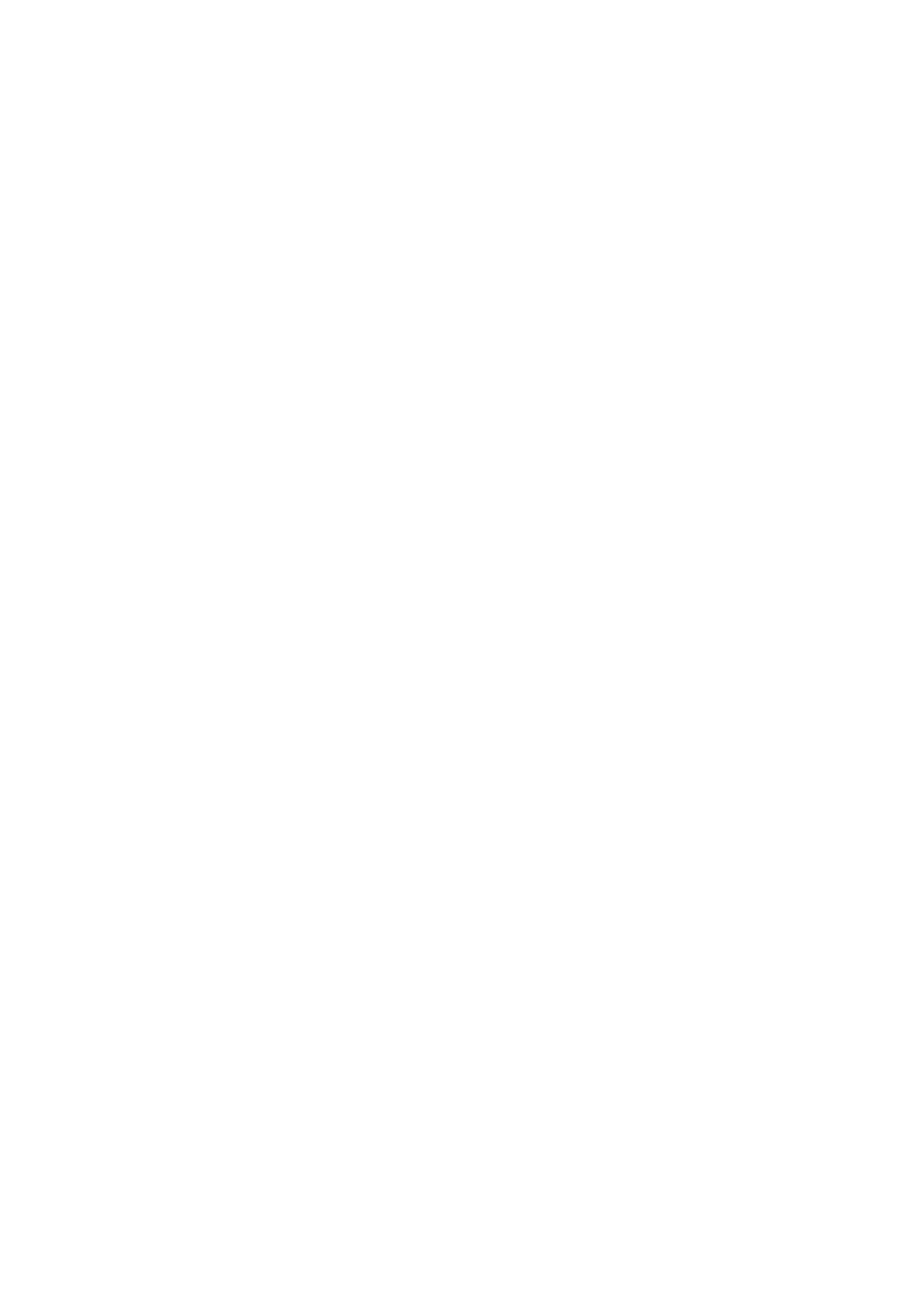## **Eloi Serrano Robles**

*Director, Social Economics Chair, TecnoCampus – Pompeu Fabra University & Associate Researcher, CIDOB*

The "social economy" is formed of private organisations that peo-<br>ple create in the attempt to address their own social demands,<br>substantive problems and social aspirations (Chaves and Monzón,<br>2018). Social Economy Europe ple create in the attempt to address their own social demands, substantive problems and social aspirations (Chaves and Monzón, 2018). Social Economy Europe considers that, beyond a legal structure, social economy entities share the following characteristics: primacy of people and social goals over capital; democratic control by members (except in foundations); most surpluses reinvested to support sustainable development goals or services of interest to members or more generally; voluntary and open membership; defending and applying the principles of solidarity and responsibility; and autonomous management and independence from public authorities (Social Economy Europe, 2021). In fact, the organisations that make up the social economy have diverse legal structures, ranging from cooperatives and employee-owned companies to mutual societies, foundations and associations. The common thread is that they are all private endeavours with legal personality that are free and voluntary in nature, have democratic decision-making processes and are created by civil society to meet and resolve the needs of specific individuals or groups rather than to repay the investments of capitalist partners.

Social economy organisations (here we will focus on cooperatives and employee-owned companies) start from the principle of management by impact, in other words, there must be an intersection between the interests of the members of the organisation and the general interest. As such, cooperatives and employee-owned companies are businesses in which the execution of their activity must further the common good. They are organisations in which economic benefits are subordinate to impact. That is not to say that these types of companies do not want to make money, but that they consider it a means, rather than an end. This is an element of the utmost importance: the design of their production function is based on making a contribution to the community rather than maximising the appropriation of surpluses.

Mobility studies and plans do not only explore the development of systems to minimise the time and costs of transporting people and goods; they also analyse their contribution to social development, to the rational